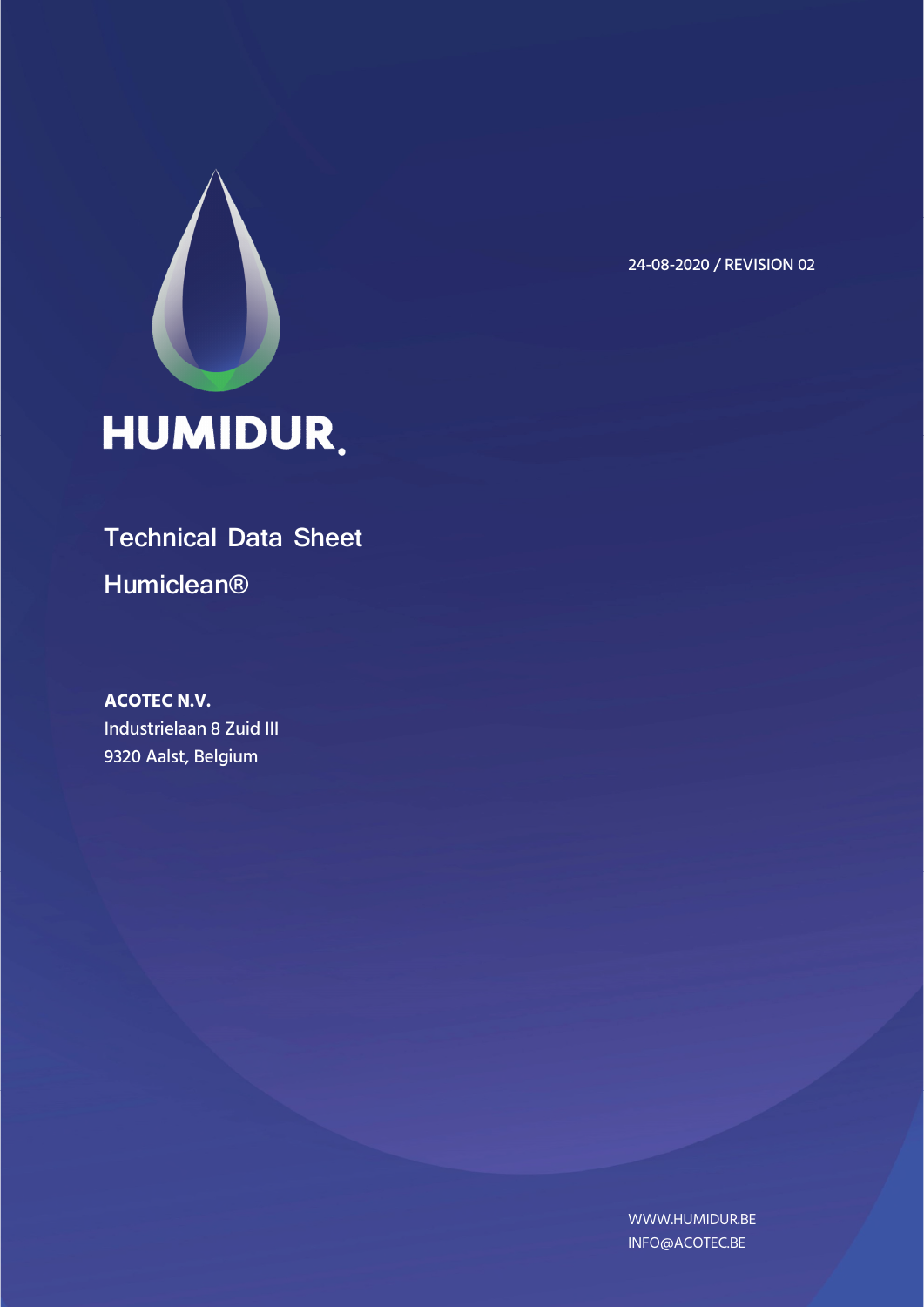### **Product Description**

Humiclean is an environmentally friendly, biodegradable, non-toxic and non-VOC cleaning agent. It is recommended as cleaning agent after the application of the Humidur coating systems and offers multiple advantages compared to traditional solvents:

- Classified as non-dangerous good
- Safe to use: boiling point > 200 °C and flash point: 100 °C
- Non-flammable
- Environmentally friendly (100 % solids, no solvents, no heavy metals, no coal tar)

#### **Recommended Use**

Humiclean is used as cleaning agent during and after the application of the Humidur epoxy coatings: airless pump, spray gun, spraying hose or spillage.

Immediately after application of Humidur, the pump must be cleaned:

- Pump Humiclean into the pump and spraying hoses. As soon as Humiclean is coming out of the gun, stop pumping and release the pressure. The gun can be disconnected and cleaned separately.
- Continue to rinse the spraying hose and pump. Refresh Humiclean until a constantly clear solvent comes out of the gun.
- If the pump does not need to be re-used and will be stored for a number of days or weeks, it is advised to open the paint reservoir of the pump completely for closer cleaning.

When the pump is re-used, discard all Humiclean still inside the pump and hoses prior to applying Humidur to the surface.

Under no circumstances can Humiclean be used as degreaser or thinner. Using Humiclean for other purposes than described above, results in incorrect curing and an inferior protection.

#### **Manufacturer's Information**

Acotec NV, with registered offices at Aalst, Belgium, is the developer and sole manufacturer of the Humidur products, distributed worldwide through a wide network of agents and cooperative companies. The proven lifetime of the Humidur coatings in practice is more than 30 years. Contact Acotec directly or visit www.humidur.be for reference projects.

**ACOTEC N.V.** Industrielaan 8 Zuid III 9320 Aalst, Belgium

**WWW.HUMIDUR.BE INFO@ACOTEC.BE** 



**Technical Data Sheet Humiclean®**

24-08-2020 / REVISION 02